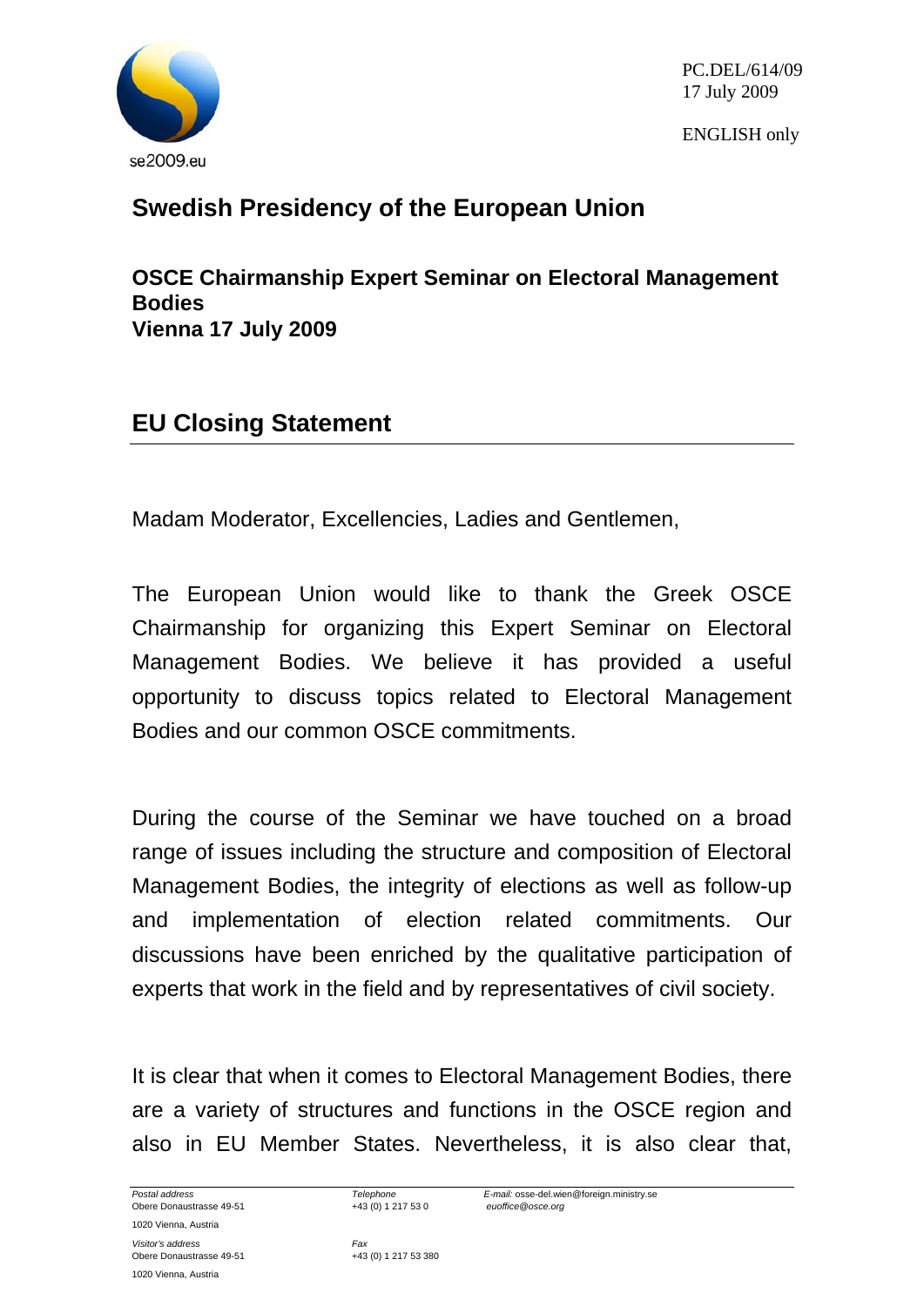through the commitments adopted by our governments, the Electoral Management Bodies are bound to function within a framework that includes transparency, credibility, independence and accountability.

Madam Moderator,

The European Union has listened with interest to the topics raised during this Expert Seminar and would like to make some comments and draw some conclusions:

- On the primacy of democracy: the OSCE *acquis* related to democracy and democratic elections form an integral part of our organisation. Our jointly adopted commitments - including through the Charter of Paris for a New Europe and the Copenhagen document - affirm the primacy of democracy, which has as its basis the will of the people expressed regularly through free and fair elections, as the only system of government of our nations.

- On the need for implementation: whereas we, the participating States of the OSCE, have adopted a wide range of impressive election related commitments, the main challenge remains their implementation throughout the OSCE region, which means providing for genuine political competition before and during elections.

- On the role of the ODIHR: in order to ensure and to facilitate our responsibility to implement our commitments we, the participating States, have the expertise and assistance of the ODIHR at our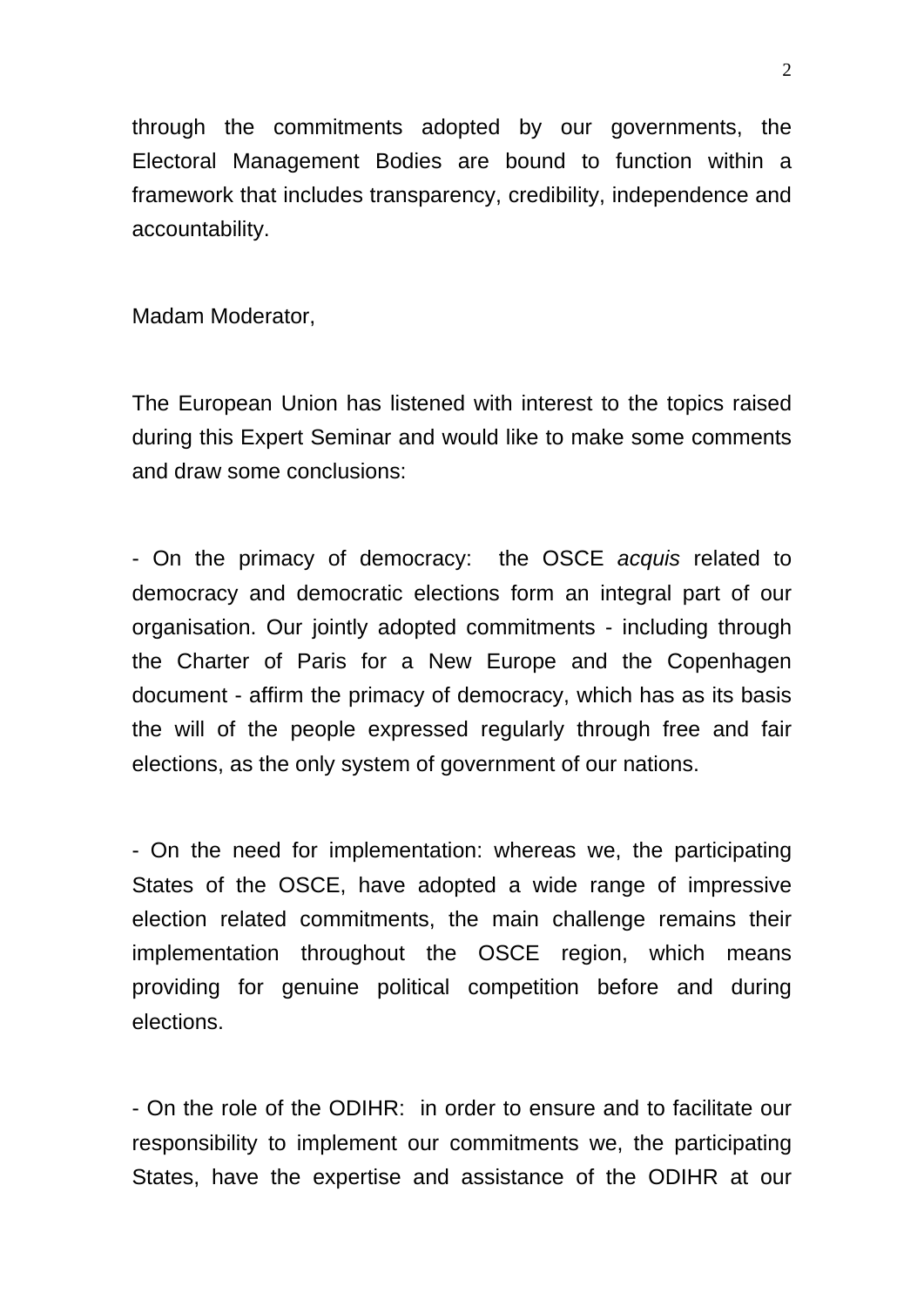disposal. Let us use its excellent knowledge and advice in accordance with our commitments to do so. The European Union reiterates its determination to continue to fully co-operate with the ODIHR. Moreover, in order for the ODIHR to continue providing us with its expertise and assistance we believe it is essential that it retains its impartial mandate.

- On our commitments on democratic elections: a crucial component of our commitments, on which ODIHR's election observation standards are based, is the premise that an election is much more than a one-day event. It is the long term and impartial assessment of the whole election process, including how participating States can follow-up recommendations in order to meet their commitments, which makes the ODIHR's work unique. The quality the European Union associates with the ODIHR and its professional election observation methodology is exemplified by the fact that it has served as a model for our own election observation missions. The EU would also like to note the value it attaches to the important role and experience of the Parliamentary Assembly.

- On the recently held elections to the European Parliament, as you know the European Parliament is a unique supra-national parliament with the largest trans-national electorate in the world. Elections to it are conducted in accordance with the national legislation of each Member State albeit following some common European rules. Preceding the elections Members States of the European Union invited inter alia the ODIHR to observe them in accordance with our OSCE commitments. Given the size and distinct character of the elections, the ODIHR chose an exceptional format to assess the elections with a specific focus on pan-European issues. We were very pleased to cooperate with the